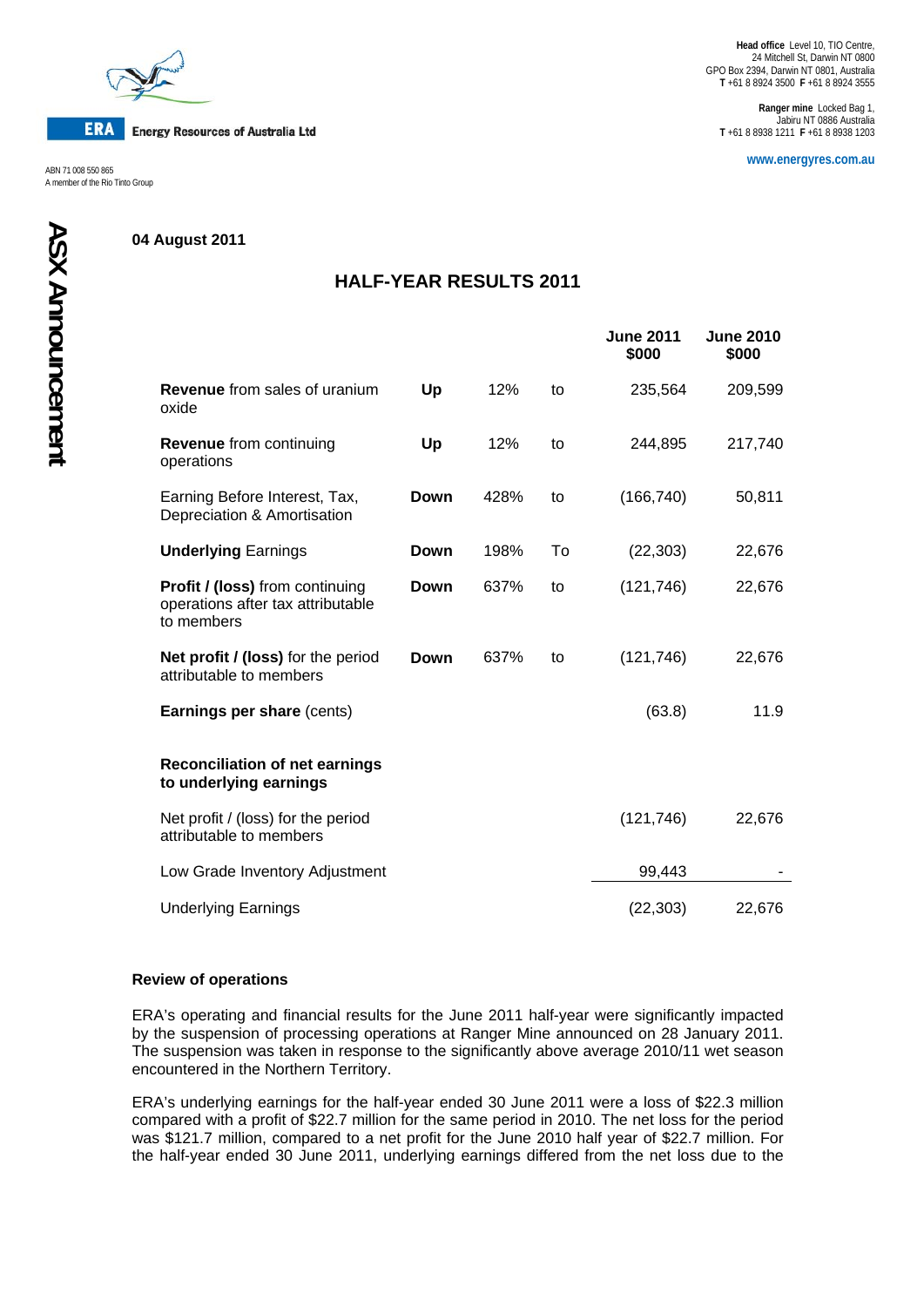

negative impact of an inventory value adjustment related to low grade stockpiles, described in the Ore Reserves & Mineral Resources segment below.

Total revenue for the period was \$244.9 million compared with \$217.7 million for the June 2010 half-year. Revenue from the sale of uranium oxide in the June 2011 half-year period increased to \$235.6 million, from \$209.6 million for the June 2010 half-year.

Sales volume was marginally lower for the period at 1,825 tonnes, compared with the June 2010 half-year volume of 1,892 tonnes. As in previous years, 2011 sales volume will be heavily weighted towards the second half of the year.

The average realised sales price of uranium oxide for the six months to 30 June 2011 was US\$60.82 per pound compared with US\$44.79 per pound for the corresponding period in 2010. This change was largely attributable to an increase in the long term uranium price indicator and the completion in 2010 of a low priced legacy contract. For the 2011 half-year, the average of the long term market price indicators for uranium oxide was US\$69.67 per pound and the average spot price was US\$63.59 per pound.

Total revenue was also impacted by the strengthening of the Australian dollar. The average A\$:US\$ exchange rate for the first half of 2011 increased by 17 per cent to US103.9 cents when compared with the same period in 2010 (June 2010: US89.1 cents). This negatively impacted ERA's sales revenue for the June 2011 half year by approximately \$39 million.

Mining operations were also impacted by the significantly above average wet season with the level of pond water in Pit 3 reaching a record level of in excess of 3.5 gigalitres. Partial access to the upper benches in Pit 3 was obtained in late June 2011 with mining operations able to progress deeper into the pit as the water level recedes. ERA has commissioned additional pond water treatment capacity, however, it does not expect to obtain access to the bottom of the pit, where the high grade ore is located, before the December 2011 Quarter.

Uranium oxide production for the June 2011 half-year of 601 tonnes was 65 per cent lower than the corresponding period in 2010 (June 2010: 1,717 tonnes). ERA's first half operating results were impacted by the temporary suspension of processing operations announced on 28 January 2011. Whilst initially expected to be for a period of 12 weeks, the suspension was extended on 12 April 2011 with processing operations progressively restarted on 15 June 2011.

Cash costs for the June 2011 half-year were higher than the corresponding period in 2010. During the period, ERA purchased 405 tonnes of uranium oxide for the purpose of meeting sales commitments. These costs were partially offset by savings on plant operations costs. Maintenance costs increased due to the important planned maintenance and improvement initiatives undertaken during the suspension of processing operations to improve the reliability and productivity of the processing plant. Royalties decreased as the sale of purchased uranium oxide from third parties does not attract royalties.

Depreciation significantly decreased due to the low production. This was slightly offset by the increase in finance costs due to the increase in the rehabilitation provision.

### **Ranger Heap Leach Facility**

ERA has completed a feasibility study into the proposed Heap Leach Facility. The study demonstrated that this Heap Leach Facility was technically feasible, however the high capital costs and present economic assumptions limit its value. Further, there was uncertainty in regards to stakeholder support. Accordingly, the ERA Board has decided not to proceed with the proposed Heap Leach Facility project.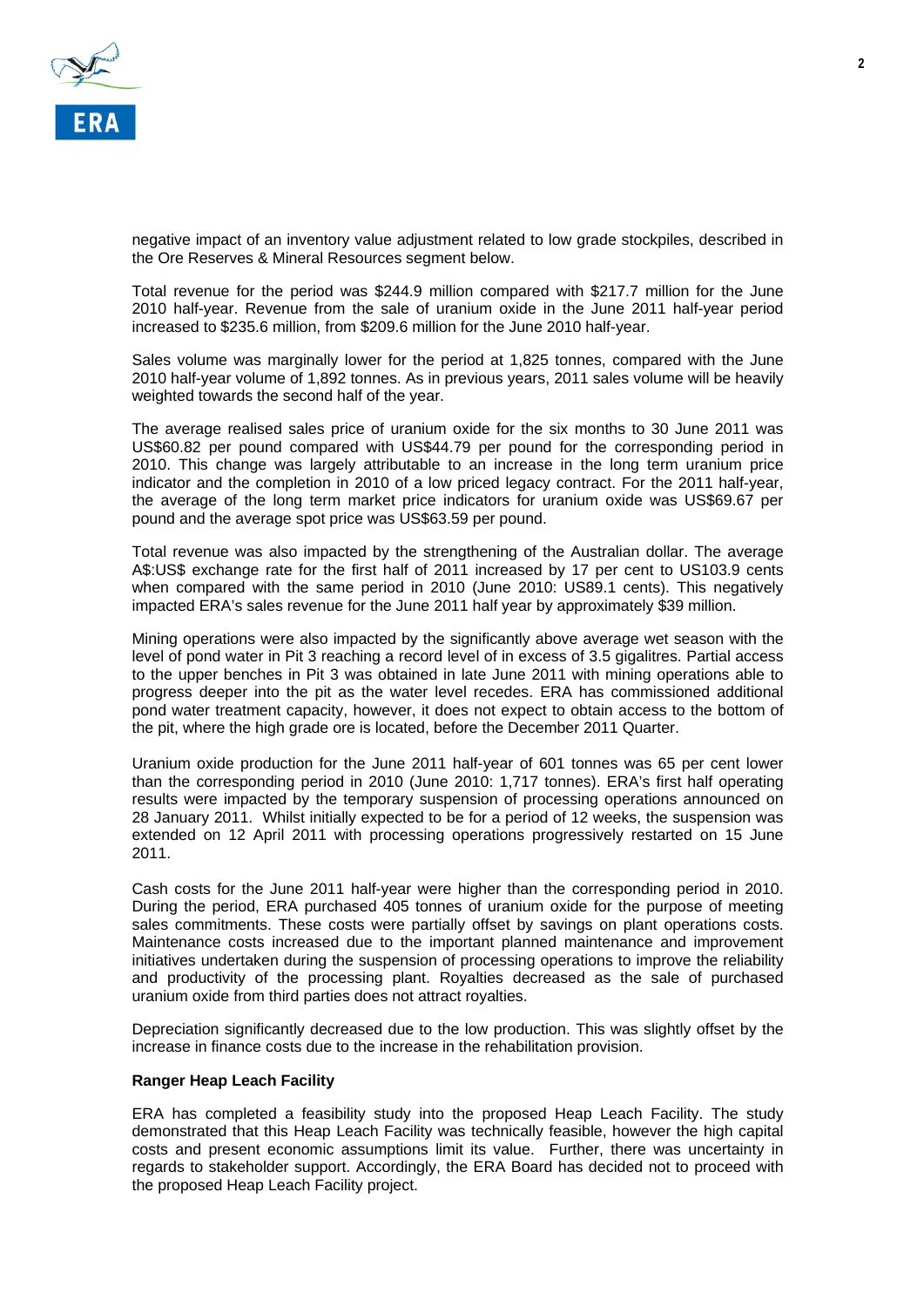

The proposed Heap Leach Facility was designed to process low grade ore from the Ranger mine stockpiles. These stockpiles contain significant quantities of uranium oxide and ERA will continue to investigate methods of recovering it.

# **Rehabilitation Provision**

During the June 2011 half-year, ERA commenced detailed studies on the Ranger rehabilitation and closure plan. Whilst these detailed studies will not be complete until the end of 2012, ERA has completed a detailed desktop review of the rehabilitation costs estimate and, as a result, ERA has increased the provision in the financial statements from \$314 million to \$550 million.

The current cost estimate for the rehabilitation of the Ranger Project Area has been developed by ERA based on a number of assumptions. This estimate is based at an order of magnitude level, meaning the estimate is preliminary and could vary significantly. Further information on the assumptions for the provision is outlined in the interim report for the period ended 30 June 2011, lodged with the ASX on 4 August 2011.

### **Exploration and Evaluation**

ERA resumed its exploration program on the Ranger Project Area during the June 2011 halfyear with exploration expenditure of \$1 million.

Exploration drilling during the first half of 2011 focused on the Georgetown area south east of the Ranger 3 Deeps resource. Drilling of the Georgetown area in 2010 had encountered an area of mineralisation of 14 metres at a grade of 0.35 per cent uranium oxide from a depth of 403 metres. Three follow-up diamond drill holes were completed at a total of 2,277 metres. These drill holes were targeted to define the orientation of the mineralised structure. Further drilling is being conducted to test the target zone at depth and results will be reported during the second half of 2011.

### **Ranger 3 Deeps Exploration Decline**

On 4 August 2011, the ERA board approved the construction of an exploration decline to conduct close spaced underground exploration drilling and to explore areas adjacent to the Ranger 3 Deeps resource. The current estimated cost to complete this work is \$120 million. The Ranger 3 Deeps resource currently contains an estimated 34,000 tonnes of uranium oxide.

Construction of the decline is expected to commence in May 2012, subject to obtaining all necessary regulatory approvals.

### **Business Review**

ERA has recently conducted a business review to ensure that the business is focused on the most strategically important and value enhancing activities. This included a review of the cost structure of the business with the expectation that mining activity in Ranger Pit 3 is completed in 2012.

The business review identified a number of opportunities to operate more efficiently and reduce costs in line with the expected future production levels, as well as meeting the changing business conditions that ERA is facing. These opportunities have been broken down into phases based on the time and organisational change required in implementation. The first phase of initiatives targets cumulative cost savings of \$150 million in operating cost reductions over the course of the next 3.5 years.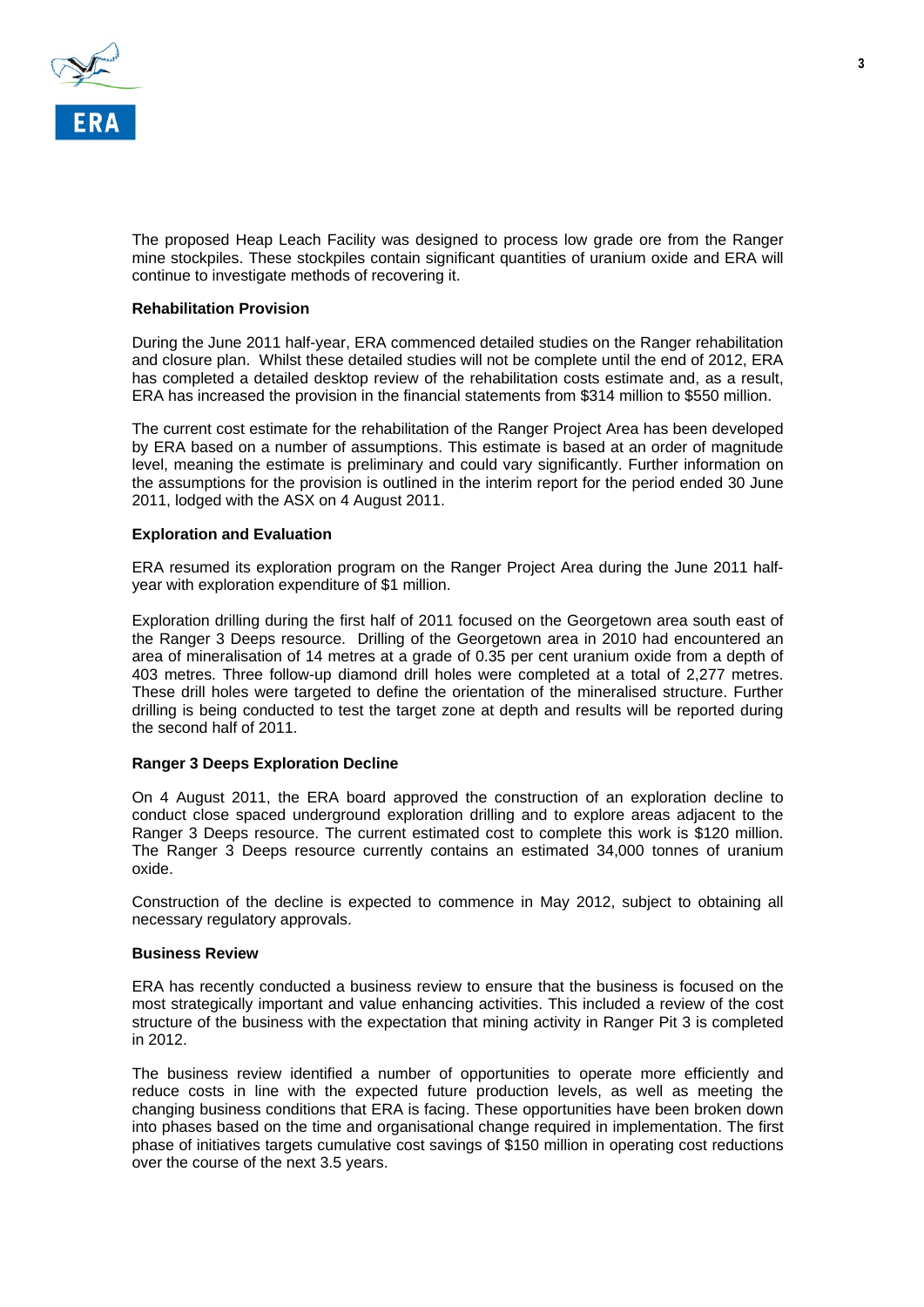

# **Funding**

ERA has engaged an external financial advisor and is well advanced in developing a long term funding plan. Rio Tinto has indicated that subject to its usual internal approvals it is committed to playing its role as part of that funding. At 30 June 2011, ERA has \$185 million in cash and no debt.

#### **Ore Reserves & Mineral Resources**

ERA has adjusted its Ore Reserves and Mineral Resources statement for the Ranger Project Area as follows:

(a) Heap Leach Facility decision

ERA has extensive stockpile reserves that vary in grade. It is planned that this material will progressively be processed through the mill and prioritised by grade. At this time, the most economically viable method of processing the low grade stockpiled ore is through heap leach technology. Although possible to process the low grade stockpiled material through the processing plant, in light of the decision of the ERA board not to proceed with the Heap Leach Facility, ERA has downgraded the low grade material previously classified as reserves to resources. As a result, ore reserves of 7,100 tonnes of uranium oxide have been reclassified to resources. As a consequence, ERA wrote down \$142 million (\$99 million after tax) of inventory value related to this low grade material.

(b) Grade adjustments

Extensive stockpile drilling was completed during the period and this combined with further adjustments to the insitu ore model, has resulted in an overall grade downgrade equivalent to 6,100 tonnes of uranium oxide of Ore Reserves. This is due to the grade of the stockpiles being lower than originally expected.

(c) Ranger Project Area Ore Reserves Reconciliation

|                                                                     | <b>Uranium Oxide</b><br>Tonnes |
|---------------------------------------------------------------------|--------------------------------|
| Reserves as at 31 December 2010                                     | 29,800                         |
| Depletion by processing from 1 January 2011 to 30 June 2011         | 600                            |
| Contained uranium oxide reduction due to grade adjustment           | 6,100                          |
| Reclassification from reserves to resources of low grade stockpiles | 7,100                          |
| Ranger Project Area Reserves at 30 June 2011                        | 16.000                         |

(d) Mineral resources

As a consequence of the classification of Ore Reserves described above, the Mineral Resources (excluding reserves) have increased from 109 thousand tonnes of uranium oxide to 116 thousand tonnes of uranium oxide.